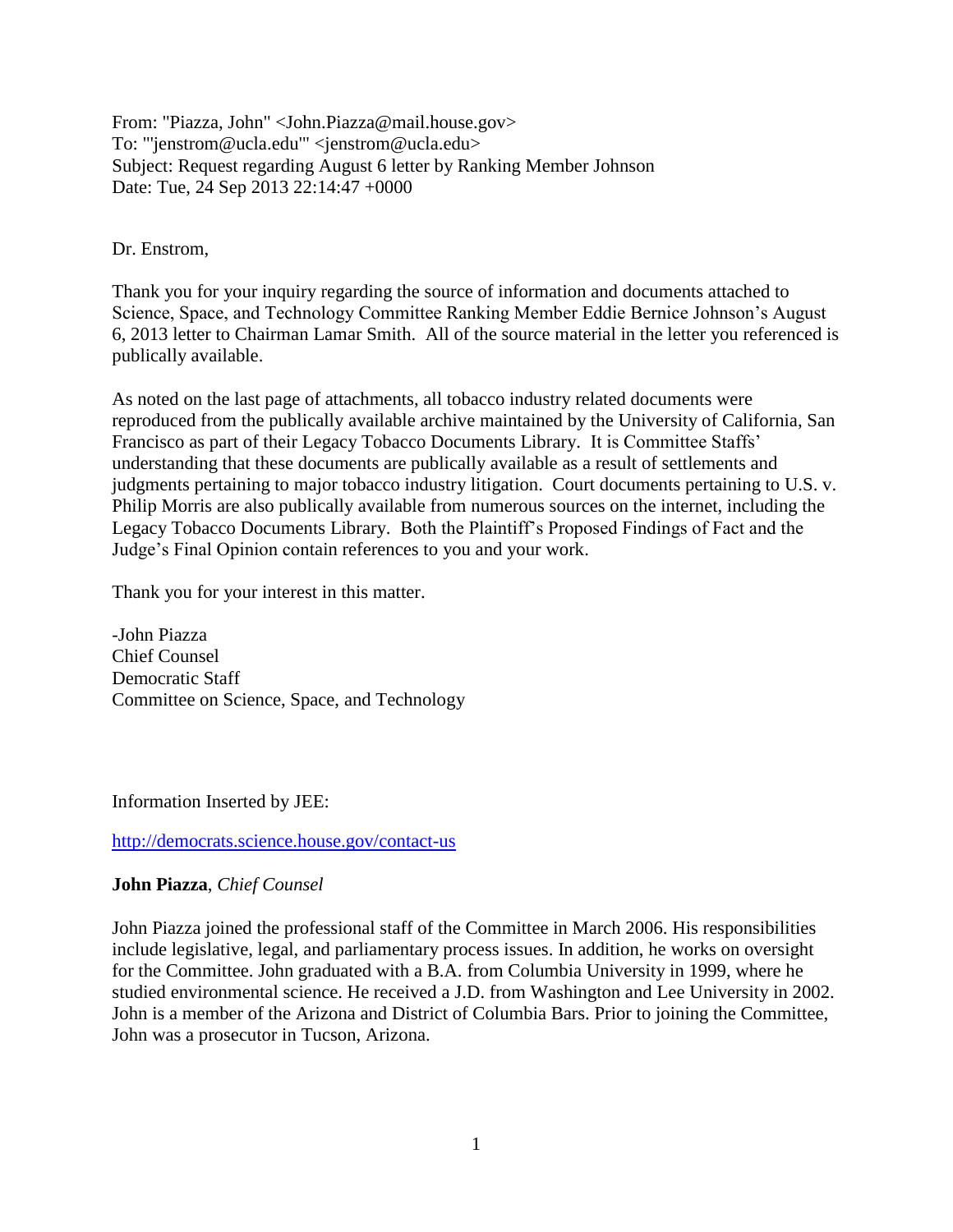Date: Sun, 22 Sep 2013 10:00:12 -0700 [actually sent Mon, 23 Sep 2013 0:02] To: Kristin Kopshever <Kristin.Kopshever@mail.house.gov> From: "James E. Enstrom" <jenstrom@ucla.edu> Subject: Request Regarding August 6 Letter by Ranking Member Johnson

September 23, 2013

Dear Kristin Kopshever,

As a follow-up to my August 8, 2013 email message below and my September 20, 2013 telephone message to you, I am writing to obtain information regarding the August 6, 2013 letter and attachments by Ranking Member Eddie Bernice Johnson, which are described below and at this website ( [http://democrats.science.house.gov/letter/letter-ranking-member-johnson](http://democrats.science.house.gov/letter/letter-ranking-member-johnson-chairman-smith-regarding-subpoena-epa-documents)[chairman-smith-regarding-subpoena-epa-documents](http://democrats.science.house.gov/letter/letter-ranking-member-johnson-chairman-smith-regarding-subpoena-epa-documents) ). Please let me know as soon as possible if the American Cancer Society provided any information about me, particularly any of the information that is cited in August 6, 2013 letter and attachments, to Ranking Member Johnson or anyone else associated with the US House Committee on Science, Space, and Technology. Unless or until I receive a formal denial from Ranking Member Johnson, I will assume that the American Cancer Society played a role in providing information about me to the Committee.

Thank you very much for your assistance with this important request.

Sincerely yours,

James E. Enstrom, Ph.D., M.P.H. jenstrom@ucla.edu (310) 472-4274

Information Inserted by JEE:

<http://democrats.science.house.gov/contact-us>

# **Kristin Kopshever**, *Administrative and Communications Director*

Kristin joined the Committee in April 2010. She currently serves as the Administrative and Communications Director for the Minority. Her responsibilities include Committee media outreach and response, website content and development, and other press shop needs. She also serves as executive assistant to the Ranking Member and Chief of Staff and as Office Manager for the Minority staff. She studied Political Science and Philosophy at DePaul University in Chicago. Prior to joining the Committee, she was an intern for Congressman Costello (D-IL). Kristin is originally from Pinckneyville, Illinois.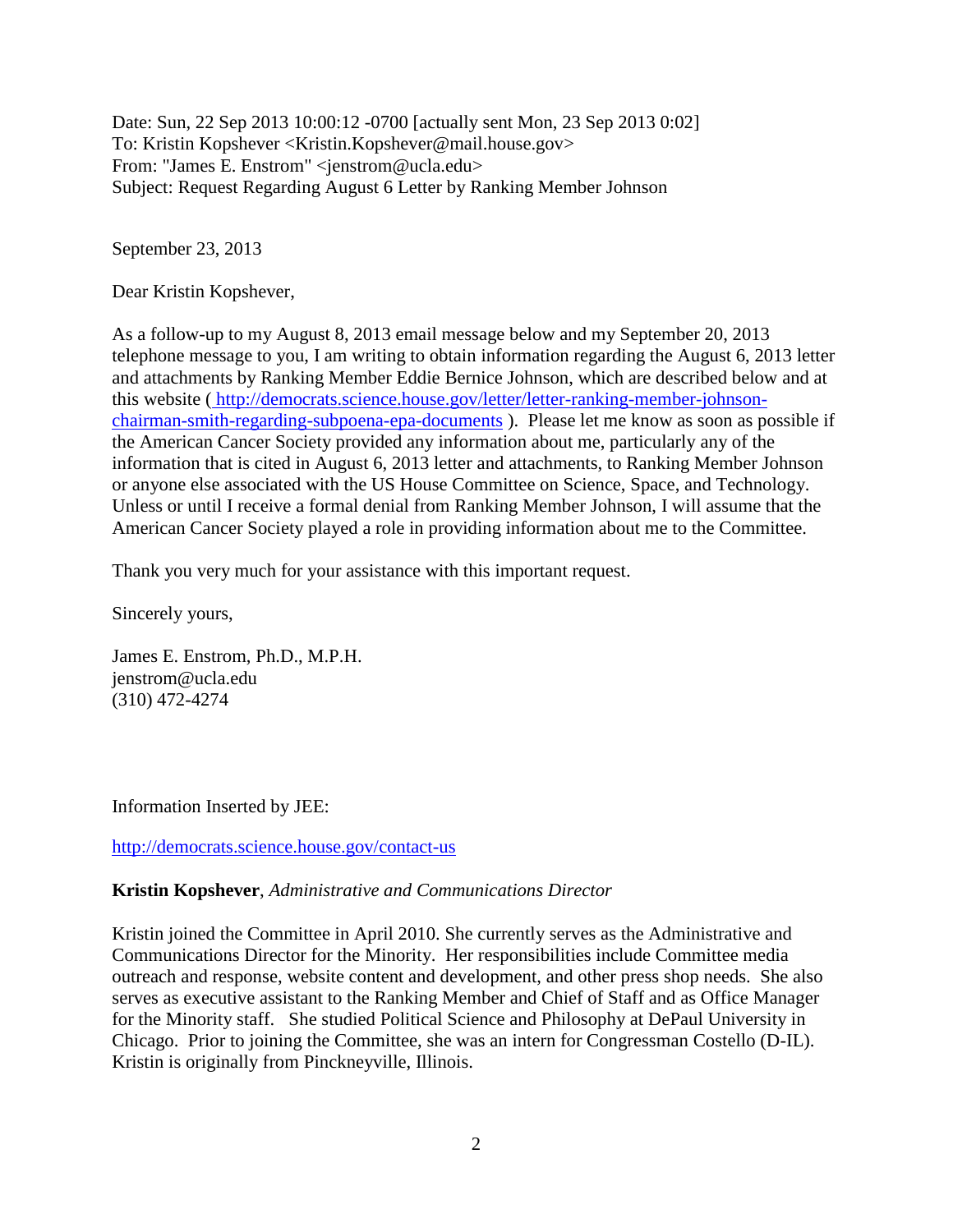Date: Thu, 08 Aug 2013 20:25:24 -0700 To: Kristin Kopshever <Kristin.Kopshever@mail.house.gov> From: "James E. Enstrom" <jenstrom@ucla.edu> Subject: Enstrom Letter Refuting Defamation by Ranking Member Johnson

August 8, 2013

Dear Kristin Kopshever,

Attached is my August 8, 2013 letter to Chairman Lamar Smith and Ranking Member Eddie Bernice Johnson refuting the defamatory statements that the Ranking Member made about me in her August 6, 2013 Press Release below and in her cited letter and attachments. I request that she describe me accurately in the future and that she immediately stop claiming that I have been a tobacco industry consultant. I would appreciate an acknowledgement of and response to my letter by the Ranking Member..

Thank you very much for your attention to this important matter.

Sincerely yours,

James E. Enstrom, Ph.D., M.P.H. jenstrom@ucla.edu (310) 472-4274

[Attachment is now at this link: <http://www.scientificintegrityinstitute.org/Enstrom080813.pdf> ]

**From**: Dem Science Committee Press **Sent**: Tuesday, August 06, 2013 04:51 PM **Subject**: Ranking Member Johnson Expresses Serious Concerns over EPA Subpoena Urges Chairman Smith to Reconsider

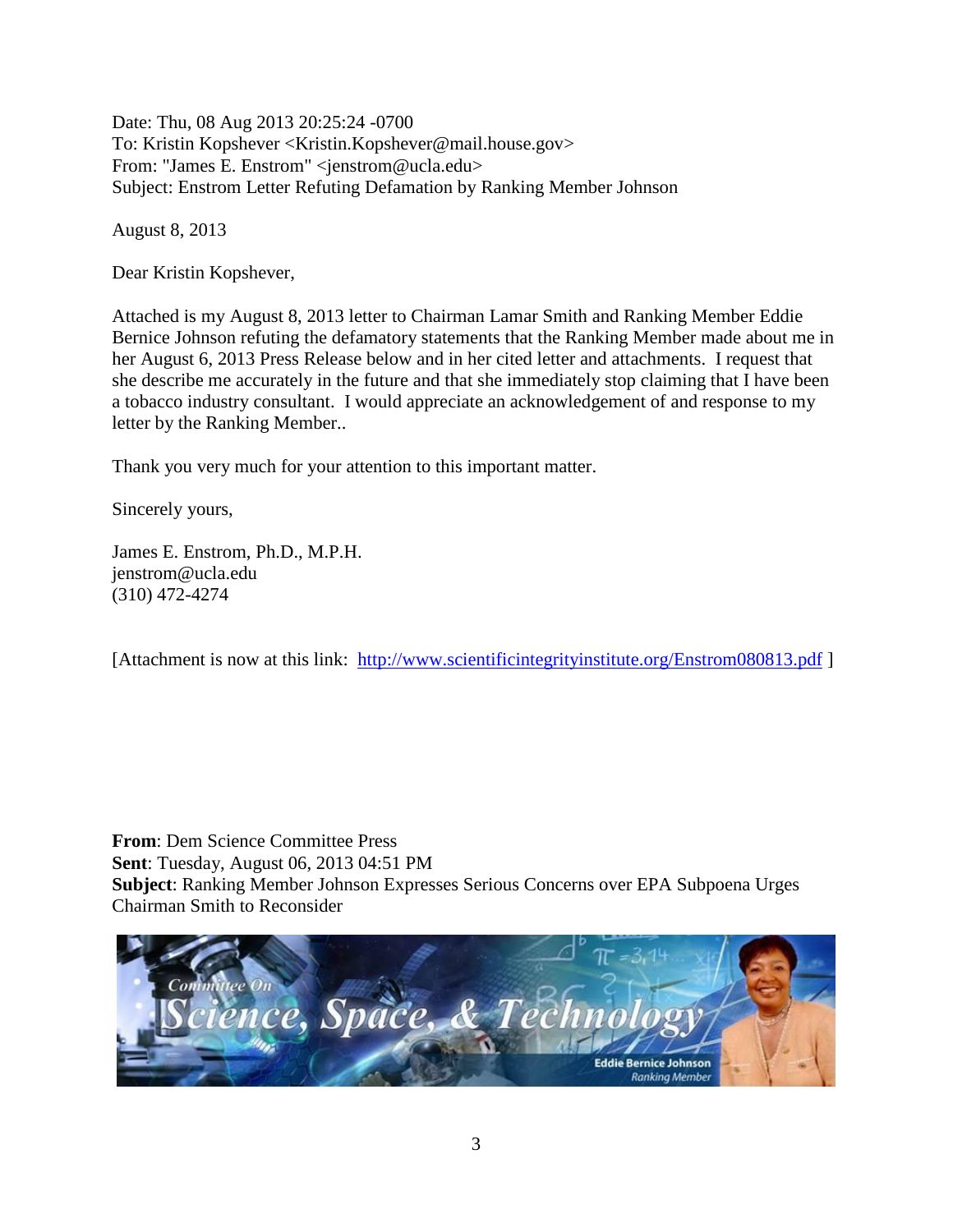## **For Immediate Release**

**August 6, 2013**

**Contact: Kristin Kopshever (202) 225-6375 [Kristin.Kopshever@mail.house.gov](mailto:Kristin.Kopshever@mail.house.gov)**

## **Ranking Member Johnson Expresses Serious Concerns over EPA Subpoena Urges Chairman Smith to Reconsider**

(Washington, DC) Today, **Rankking Member Eddie Bernice Johnson (D-TX)** sent a letter to Chairman Smith in response to the Committee's recent authorization and issuance of a subpoena to Environmental Protection Agency (EPA) Administrator Gina McCarthy for documents related to the Clean Air Act.

You can find the text of Ms. Johnson's letter below and the letter with attachments at the link.

[Ranking Member Johnson's letter with attachments](http://democrats.science.house.gov/letter/letter-ranking-member-johnson-chairman-smith-regarding-subpoena-epa-documents)

August 6, 2013

The Honorable Lamar Smith Chairman Committee on Science, Space, and Technology 2321 Rayburn House Office Building Washington, DC 20515

Dear Chairman Smith,

 On August 1, 2013, the Committee on Science, Space, and Technology met and authorized the issuance of subpoenas on a party-line vote. On August 2, the EPA Administrator was served with a subpoena issued by you pursuant to this authorization (attached). As you know, I strongly opposed the authorization and issuance of this subpoena. However, as you have determined to proceed despite my strong objections, I have several questions about how this process will be conducted by the Committee.

 As the Democratic Members of the Committee pointed out during the business meeting to authorize the subpoenas, you had previously indicated that you planned to transmit any research data obtained pursuant to the subpoena to unidentified third parties. Upon repeated questioning by Democratic Members of the Committee, you refused to identify to whom you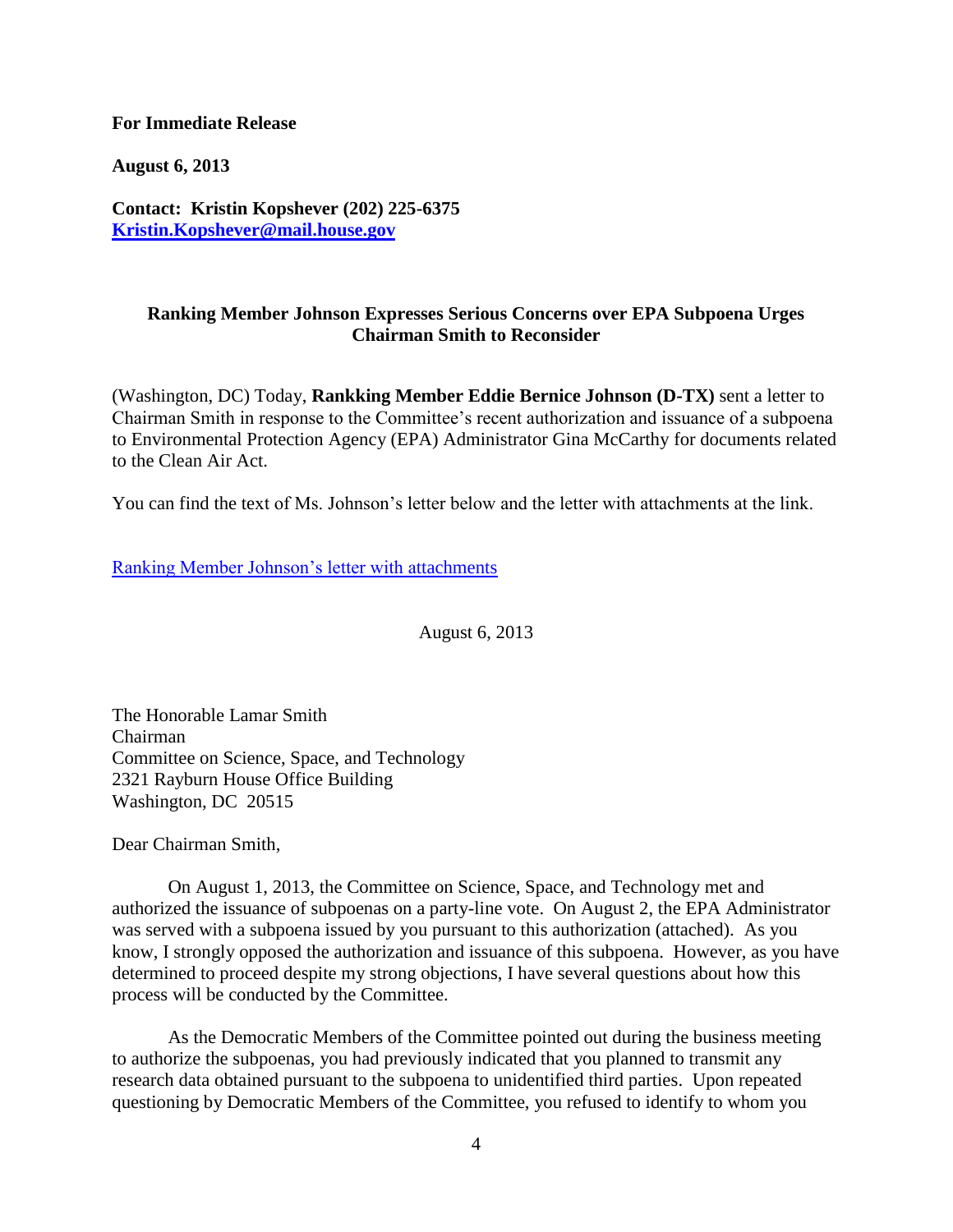intended to pass this data. Representative Edwards pointed out that legitimate scientific researchers already had the ability to access the Harvard University and American Cancer Society data sets. When she asked the Majority to identify legitimate scientists who didn't already have access to this data, you responded:

"For example, Dr. Stan Young, assistant director of the National Institute of Statistical Sciences, has been denied access to the Harvard Six Study data. Similarly, Dr. Jim Enstrom, epidemiologist and research professor at the UCLA School of Public Health, has been denied access to the Cancer Prevention Study 2 data, that's an example of one for each."

Mr. Chairman, since these are the only two researchers you identified during the markup, I think it would be instructive to highlight some issues we've discovered pertaining to each of these individuals.

 As you noted at the business meeting, Dr. Stanley Young is employed by the National Institute of Statistical Sciences (NISS). However, upon contacting the Director of NISS, Dr. Alan Karr, he noted that Dr. Young was acting on his own behalf, not on the behalf of NISS, and had no authority to commit NISS. Further, he noted that NISS does not have the resources available to undertake such a data analysis. I would note that when the Health Effects Institute conducted a thorough re-analysis of the Harvard Six Cities Study and the American Cancer Society related study, it took a team of 30 researchers three years to complete their work. It certainly seems unlikely that one statistical researcher, acting on his own, could replicate this task in a useful timeframe.

Moreover, In Dr. Young's letter addressed to you on July 29, 2013 (attached), he makes some disturbing claims. Regarding privacy concerns of participants involved in the studies, he states:

"In general, individual privacy concerns should disappear with death."

This is a bizarre claim. It is well recognized that restrictions on the release of personal medical records apply after death. The Health Insurance Portability and Accountability Act of 1996 (HIPAA), which regulates the use and disclosure of Protected Health Information, explicitly applies to deceased individuals. This is a basic misunderstanding of the legal requirements regarding the protection personal health information.

 However, these issues pale in comparison to the issues raised by the other researcher you mentioned at the business meeting. You mentioned Dr. Jim Enstrom as an example of a legitimate researcher who has been denied access to the American Cancer Society's CPS 2 data. You noted that Dr. Enstrom is affiliated with UCLA; however, Dr. Enstrom was terminated by that institution in 2012. What you did not mention is that Dr. Enstrom was a long-time consultant to the tobacco industry, and he conducted tobacco industry funded studies on the health effects of tobacco. For instance, in 2003 Dr. Enstrom published a study questioning the negative health effects of second-hand smoke[1]. This study was partially financed by the tobacco industry. My staff has subsequently determined that over a long period of time, Dr. Enstrom's relationship with the tobacco industry has resulted in payment to him of hundreds of thousands of dollars. I've attached to this letter certain documents establishing this relationship,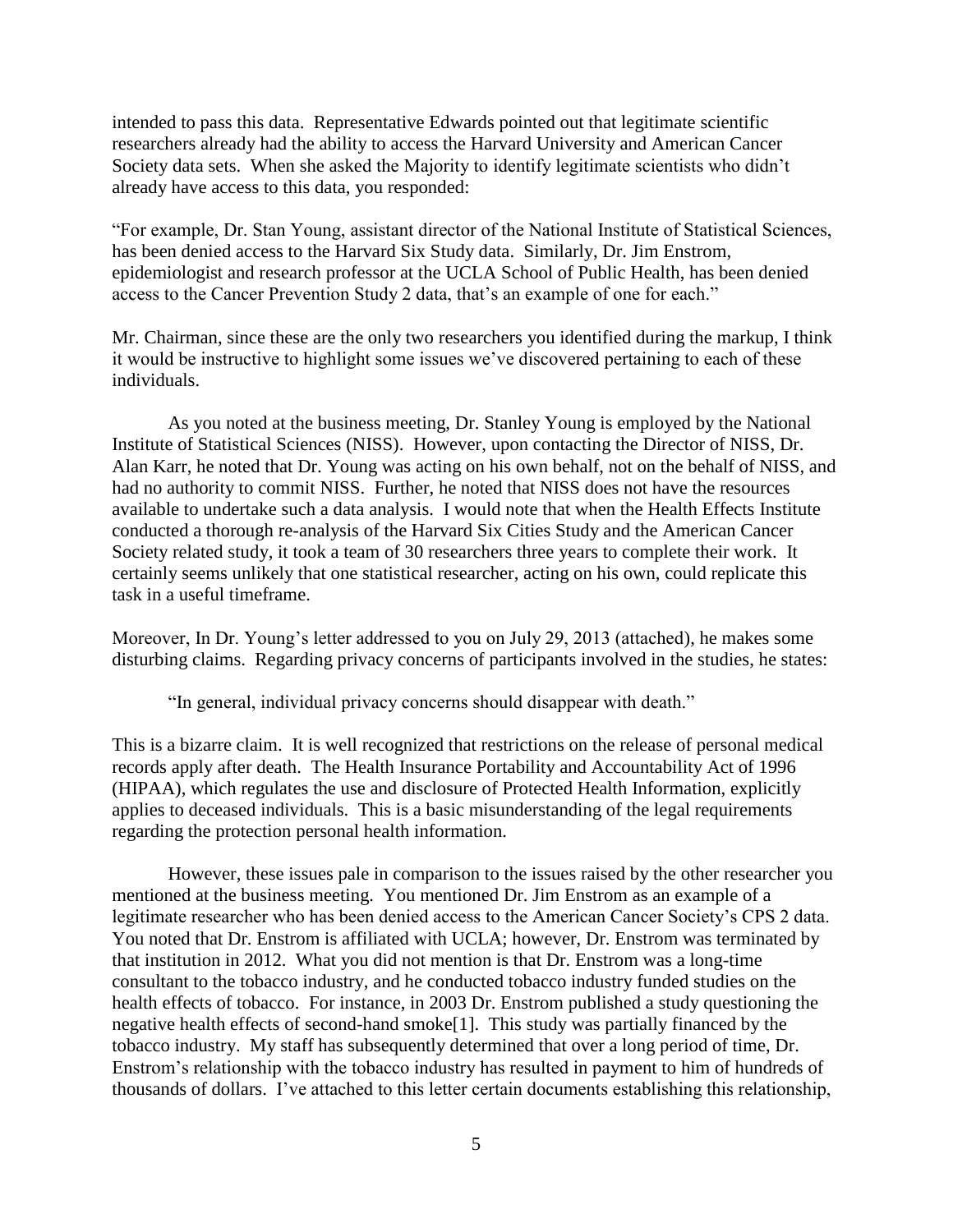including scanned copies of payments from tobacco companies to Dr. Enstrom.

 To say that I am disappointed that you would identify a paid tobacco industry consultant as a legitimate researcher would be a gross understatement. I am appalled. I am appalled that you would even consider subpoenaing the personal health records contained in the Harvard Six Cities and American Cancer Society data sets to supply to tobacco industry consultants. However, based on your own statements at the business meeting, this apparently is exactly the type of thing you are contemplating.

 Mr. Chairman, this is no longer a dispute between the EPA and the Majority. By your actions, this has become an attack on the personal privacy of hundreds of thousands of Americans, an attack on the scientific process, and an attack on public health. I spent 16 years as a nurse at the Dallas Veterans Administration Hospital. During my time as a nurse, I saw firsthand the terrible toll in suffering and death caused by cancer and heart disease. We now know that much of that suffering was caused by smoking and exposure to polluted air. We know that because of the dedicated efforts of scientists at places like the American Cancer Society. These scientists fought for years to find and report the truth in the face of well financed attacks by consultants of the tobacco and polluting industries. I cannot begin to describe how much it saddens me that the Majority is apparently using the Committee on Science to further those industry financed attacks. I sincerely hope you will reconsider your misguided efforts before they result in real harm to our country's citizens and our institution.

 However, if you choose to continue, I would ask that you respond to the following specific questions regarding how you will conduct this process as we move forward.

#### 1. **Who else will you subpoena?**

The authorization the Committee approved on August 1 permits you to issue subpoenas to "the Environmental Protection Agency (EPA) and other custodians of research data." As Representative Grayson noted at the business meeting, this authorization lacks specificity as to who may subpoenaed.

 As Democratic Members pointed out at the business meeting, the CPS 2 data set was compiled by the American Cancer Society, not the EPA. The EPA is not a custodian of this data. To our knowledge, the only custodian of this data is the American Cancer Society. This same situation exists for the full data sets related to the Harvard Six Cities Study, which Harvard possesses. Moreover, since the American Cancer Society funded the collection of the CPS 2 cohort data, EPA has no legal authority to lay claim to it. The Shelby Amendment (contained in PL 105-277) would not apply to CPS 2, as the data was compiled using non-Federal resources.

 With regard to the Harvard data set, it is our understanding that Harvard researchers obtained health data from the National Death Index, which is part of the National Center for Health Statistics at the Centers for Disease Control and Prevention (CDC). As the EPA has already explained to the Majority in their June 7, 2012 letter to Chairman Harris, in order to obtain the data from the CDC the Harvard researchers signed a confidentiality agreement in accordance with section 308(d) of the Public Health Service Act (42 U.S.C. 242m(d)) promising not to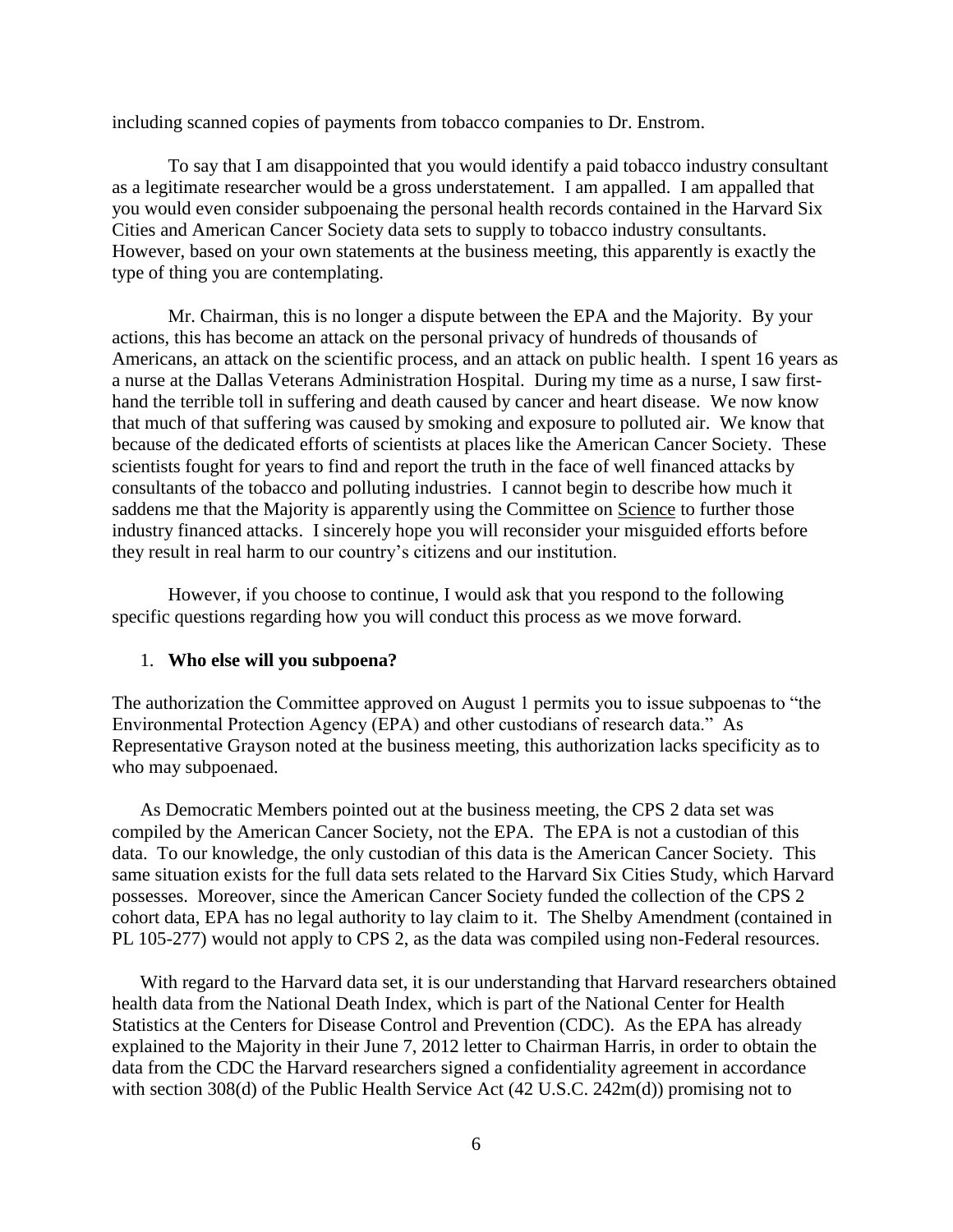publish or release data in any form to any party if a particular individual was identifiable. To release this data in an identifiable form would be a violation of the aforementioned law. Thus, when the EPA contacted Harvard to seek the study data (at the Majority's request), Harvard was required by law to provide only de-identified data. EPA transmitted this de-identified data to the Majority on June 7, 2012. EPA cannot legally obtain any further (presumably identifiable) data from Harvard without Harvard being in violation of the confidentiality agreement signed pursuant to the Public Health Service Act.

 Thus, EPA is not a custodian of the study data you seek, and for the above highlighted reasons, EPA has no legal right to obtain the data in question beyond what they have already provided to the Committee. In order to obtain the data you claim to seek, you will have to subpoena other entities. The Members of the Committee have a right to know, do you intend to subpoena Harvard University or researchers affiliated with that institution and do you intend to subpoena the American Cancer Society or researchers affiliated with that institution?

## 1. **Is your demand limited to de-identifiable data?**

At the August 1 business meeting, Democratic Members of the Committee noted that the authorization allows you to subpoena data "which **may** be de-identified." (emphasis added). Representative Grayson attempted to amend the resolution to replace "may" with "shall," thus only authorizing the Committee to seek de-identifiable data. That amendment was opposed and defeated by the Majority. Subsequently, the subpoena you issued on August 1 states:

"Documents responsive to the subpoena **may** be produced in a de-identified form that removes personally identifiable information from the documents, **but the documents shall be produced in a manner sufficient for independent replication and re-analysis and shall contain sufficient information to allow a one-to-one mapping of each pollutant and ecological variable to each subject.**" (emphasis added)

The plain language of the subpoena indicates that you are not limiting your data search to deidentified data, but rather, data sufficient for study replication.

 This concerns me greatly. An August 2, 2013, article on the website for *Science* magazine quotes C. Arden Pope of Brigham Young University, who is one of the original authors of the studies in question. He states:

"It's extremely hard to give a data set that will allow you to replicate the results in these studies that doesn't include information that then allows you with an Internet search of obbituaries to quickly figure out who the people were.

In other words, you cannot replicate these studies with de-identified datasets.

 I suspect this revelation is not a complete surprise to you. After all, the EPA supplied the Majority with a de-identified data set for the Harvard Six Cities Study last year, yet the Majority still included data from that study in your subpoena to the EPA. Clearly, you have judged the de-identified data from the Harvard Six Cities Study which you already possess to be insufficient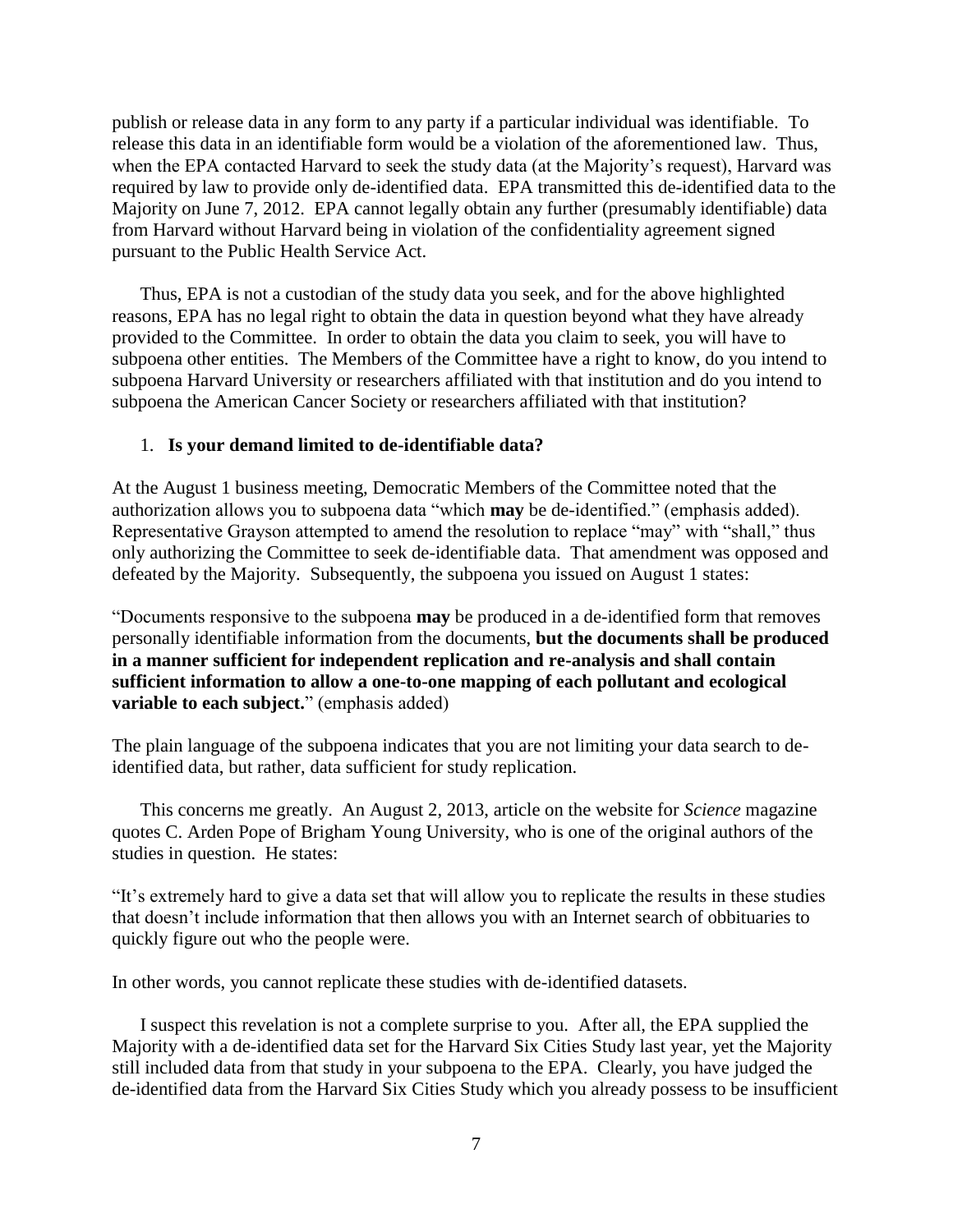for your stated purposes of study replication.

 I think the information I've highlighted above clearly indicates that you are not limiting your demand for data to de-identifiable information. Nonetheless, can you please confirm that you are not limiting your demands to de-identifiable data?

### 1. **How will you ensure the proper handling of human subject research data?**

 As previously noted, the Majority appears to be seeking identifiable human subject research data. At the very least, the subpoena permits this type of data to be included in a response to the Committee. As you should know, various Federal and state laws govern the handling of such data. Furthermore, the scientific research community follows certain other standards regarding the conduct of human subject research. Typically, institutions handling this type of sensitive information have a set of institutional controls and reviews to ensure compliance. Moreover, they employ Institutional Review Boards (IRB) which act as independent ethical monitors.

 In my history of service on the Committee, I've never known the Committee to employ any of these institutional practices, since the Committee has not engaged in the practice of human subject research nor acted as a custodian of human subject research data. Since you appear committed to obtaining identifiable human research data, the Committee will presumably become a custodian of this sensitive data. You then have an obligation to conduct this Committee in keeping with applicable U.S. laws and practices regard the handling of this sensitive information. This is a serious obligation.

 The Members of this Committee and the American people whose records you are seeking deserve to know what controls you have put in place to ensure proper handling of their sensitive health records. Please detail what measures you have taken in this regard, and if you will employ the use of an IRB, please indicate who will act in this capacity. Also please specifically identify which Majority staff will have access to this data and what specific qualifications and training they have in the handling of human subject research data. Please also indicate if you or your staff are prepared to sign confidentiality agreements which are typically required to access this data (including data subject to the Public Health Service Act), and how you plan to accomplish your stated objective of distributing this data to third parties without violating these confidentiality agreements and applicable U.S. and state laws.

### 1. **How do you intend to address liability concerns related to this request?**

 During the August 2 business meeting, Representatives Edwards and Grayson brought up valid concerns about the legal liability of the custodians of this research data should they disclose the data in the form you apparently require. The researchers who collected the data for the Harvard Six Cities Study and CPS 2 made assurances of confidentiality of the research data. In the case of the Harvard Six Cities Study, a confidentiality agreement was signed pursuant to the Public Health Service Act, and violating that agreement would constitute a violation of the law. In the case of the data the American Cancer Society collected for their CPS 2 cohort, they guaranteed confidentiality to the CPS 2 participants. As has been noted numerous times before, the CPS 2 cohort consists of 1.2 million people. Violating these confidentiality guarantees could